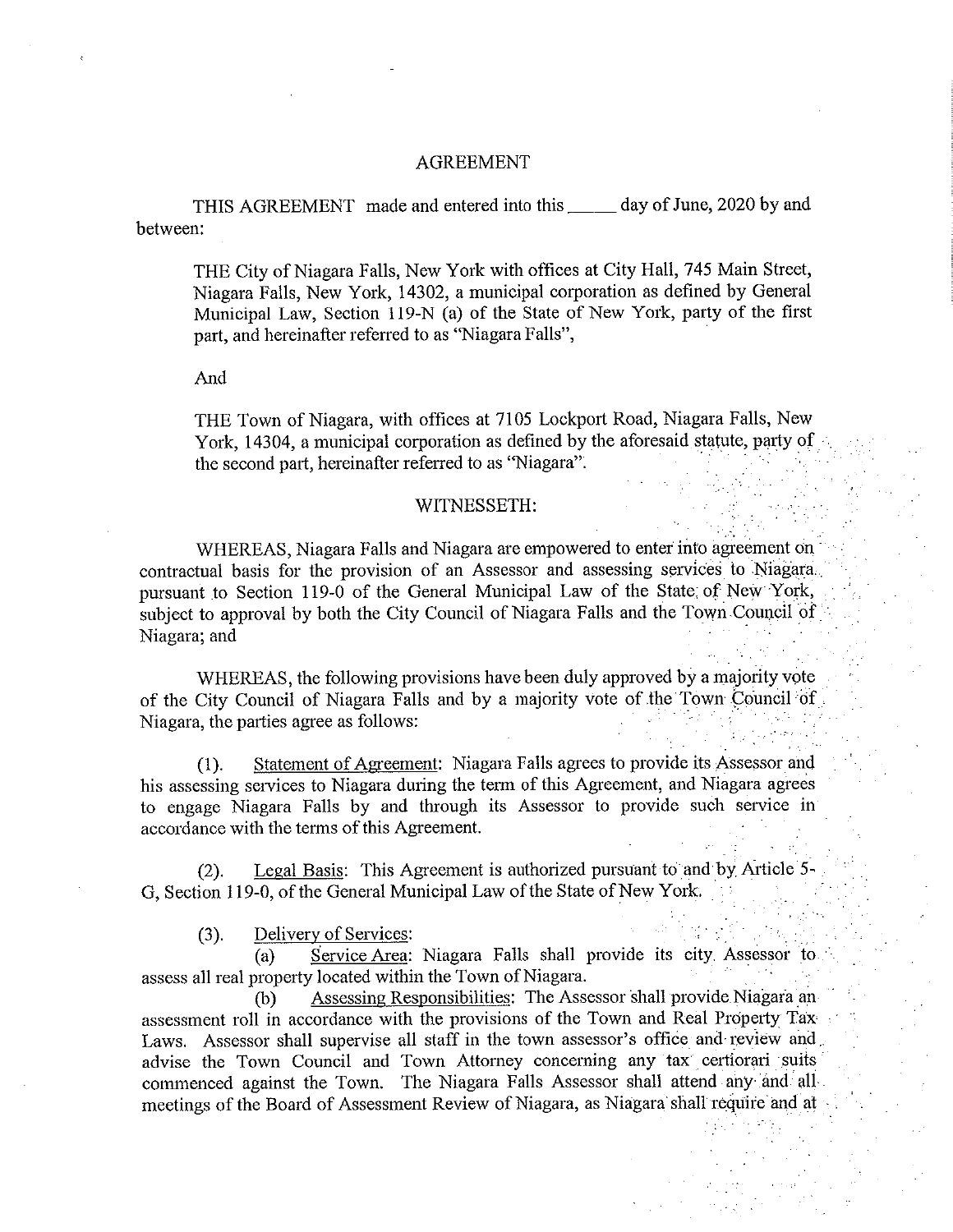such meetings submit all such information as may be necessary to support any assessment or assessments determined by the Assessor which may be under review by. Niagara's Board of Assessment Review.

(c) Personnel Policies: The Assessor shall direct, supervise and oversee all employee(s) of the Niagara assessor's office and be responsible for overall administration of the department.

(d) Dispute Resolution: Any conflict between the parties concerning the extent or manner of the performance of assessing service delivered to Niagara not set out in the agreement shall be resolved through mediation by the Regional director of the NYS Office of Real Property Services in Batavia, NY.

(e) Dedication of Time: Assessor shall devote at least 6 hours per week during normal business hours to Niagara assessing and shall be present at the town offices of Niagara or in the field for its benefit for such time period.

## (4). Resources:

(a) Unless otherwise set out herein, Niagara shall furnish all other required personnel, office equipment (to include a laptop computer with the most current version of the New York State RPS System installed as a live file for remote access), office space, utilities, postage and supplies required to provide assessing services for Niagara. The Assessor shall only be reimbursed for necessary mileage incurred after having first reported to the Niagara office.

(b) Individual Ownership: Niagara Falls shall retain title to all property which it has acquired in the operation of its assessing department, and which it hereafter acquires during the term of this Agreement, to fulfill its obligations: under this Agreement.

(c) Expenses to be paid by Niagara: Niagara shall pay any and all costs associated with providing it and the Assessor with a computerized printing of Niagara's assessment roll and any and all incidental charges for notebooks, delivery and revision to such printed roll. Niagara shall also bear any and all costs for any postage for notices required to be sent to owners of property located within the Town of Niagara relative to any change in assessment and the cost of any publication of any and-all notices required by law to be published relative to the preparation of the assessment roll.

(d) Liabilities of Niagara: Niagara shall bear all liabilities associated with any erroneous, illegal, or inappropriate assessment made by Assessor while performing his duties pursuant to this Agreement, and shall hold Niagara Falls harmless with respect thereto.

Niagara shall pay any and all costs associated with any revaluation of Niagara property ordered by any Court or which may be ordered by the Town Council of Niagara, on any and all real property located within Niagara. Niagara shall be solely responsible for any and all legal expenses incurred in defending any litigation which may accrue as a result of any assessment imposed by Assessor and/or Board of Assessment Review of Niagara, and shall further pay any and all costs associated with any appraisal of real property located in Niagara ordered by the Assessor, after consultation with the Town Board of Niagara, to supplement any assessment determination made. by the Assessor.

(e) Records of Niagara: All assessing records of Niagara shall be maintained at, and all assessing functions of Niagara shall be conducted by the Assessor at town of Niagara offices during regular office hours.